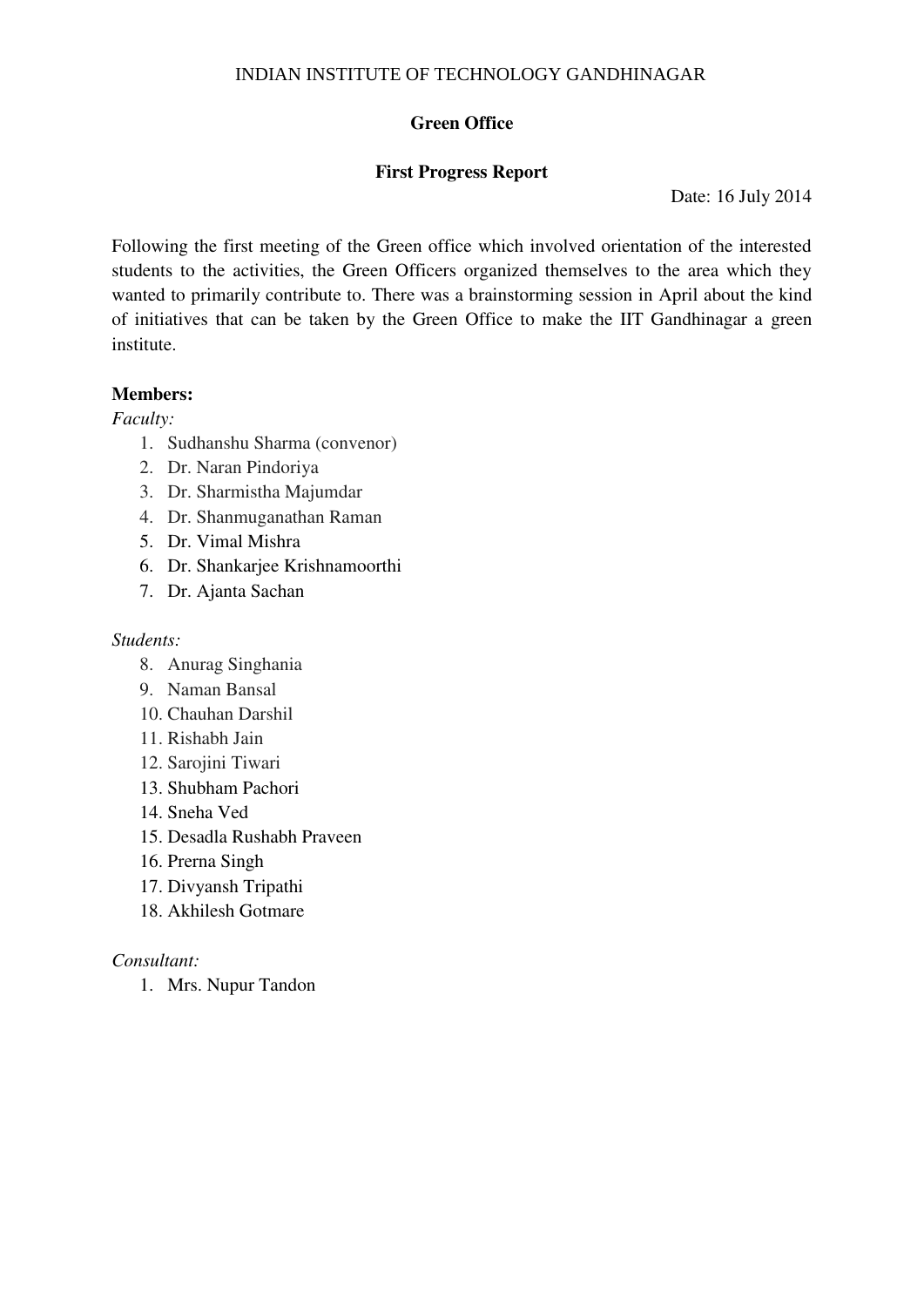### **Distribution of areas**

### **1. Energy conversation and renewable energy**:

*Faculty Member:* Dr. Naran Pindoriya, Dr. Sharmistha Majumdar, Dr. Shanmuganathan Raman.

*Student Members:* Darshil Chauhan, Naman Bansal, Anurag Singhania, Ujash Dave, Akhilesh Gotmare, Divyansh Tripathi

### *Ideas Proposed:*

1) Use of intelligent lighting mechanisms to automatically power off devices (like lights, ACs, fans etc) when not needed.

2) Greater dependence on renewable sources of energy

3) Energy friendly devices such as LED lighting and solar water heating.

### **2. Water Management**

*Faculty Member:* Dr. Vimal Mishra *Student Members:* Rishabh Jain *Ideas Proposed:*  1) Recycling of used water 2) Rainwater Harvesting

#### **3. Solid Waste Management**

*Faculty Member:* Dr. Sudhanshu Sharma (Convenor) *Student Members:* Sarojini Tiwari, Rishabh Desadla, Shubham Pachori Ideas Proposed:

1) Implement and oversee the recycling activity on campus

2) Place suitable colour coded bins at appropriate points in the campus

3) Review the solid waste management process followed currently and makes a proposed plan for electronic waste.

#### **4. Biodiversity**

**Faculty Member**: Dr. Ajanta Sachan **Student Members**: Sneha N Ved, Prerna Singh **Ideas Proposed**:

- 1) Having indigenous and climatically suitable plants and trees on the campus
- 2) Having a community run "Kitchen Garden" to inculcate a sense of ownership
- 3) Maintaining a nursery on the campus
- 4) Regular tree planting drives for the neighbourhood
- **5. Noise Pollution Management Faculty Member**: Dr. Shankarjee Krishnamoorthi

### **Ideas Proposed**:

1) Having a structure and rules defined to keep the campus noise free.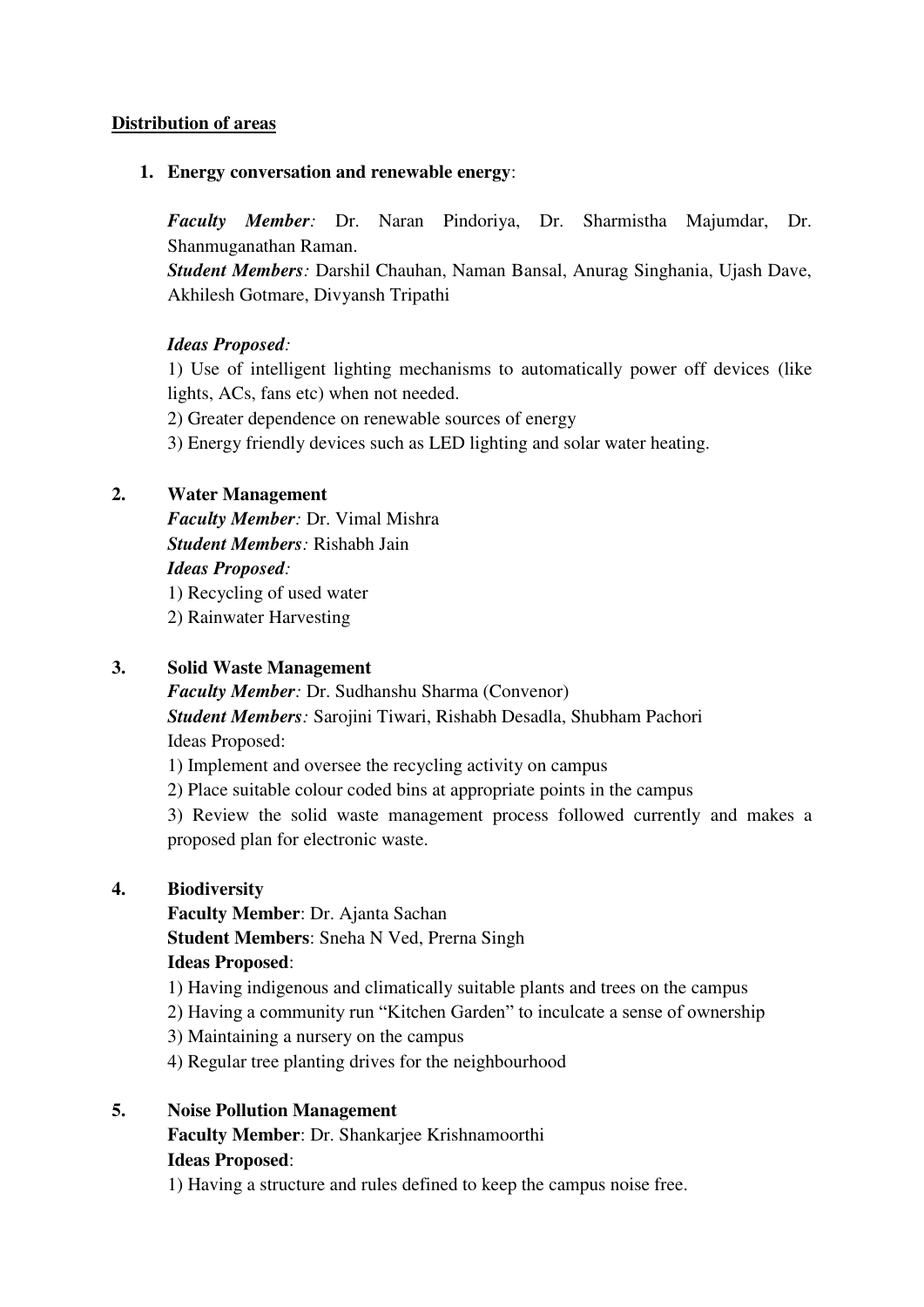- 2) Spread awareness and concern for traffic
- 3) Conduct safe driving drives for the campus and the neighbourhood

Each of these teams, besides the designing and implementing the solutions for problems in their domains will also work to educating people on and off campus about environment friendly and sustainable practices. This would include putting up relevant notices and posters on the campus, student drives and activities.

#### **Progress so far:**

#### *Solid waste management:*

We have been successful in implementing our waste management agenda to start with. We do waste segregation including recyclable waste like paper plastic etc and biocomposting for food waste from mess and canteen. Money collected in such matter is tripled by the contribution from IIT Gandhinagar. This money is distributed among the workers. This has been very successful plan and similar strategies will be adopted in future when we shift to the new permanent campus situated at Palej village. We have already started planning for our permanent campus and similar concept will be directly copied there. It is worth mentioning here that all the sanitary waste and biomedical waste is not sent to the landfill instead we have identify a company which takes it from our campus free of cost. Recyclable waste is given to a company called WOW (wealth out of waste). We are in process of making a biogas plant near mess facility. Green office members are currently exploring this idea.

Apart from the recyclable waste we have also been doing composting or the organic waste and compost thus produced is being used in the planation work at the permanent campus.

Although it is in the very initial stage, bicycle riding has been being promoted and we have bought a few of them. We call it share-a-bike system. This experiment will teach us to scale up the things in the new campus.

#### *Biodiversity:*

Details of the tree planation to enforce biodiversity in the campus are given below:

#### **Fruit Trees**

- 1. Jamphal (guava) 1000
- 2. Sitafal (custard apple) 200
- 3. Jamun 580
- 4. Khatti Amli 870
- 5. Gunda (bird lime) 1460

#### **Other trees**